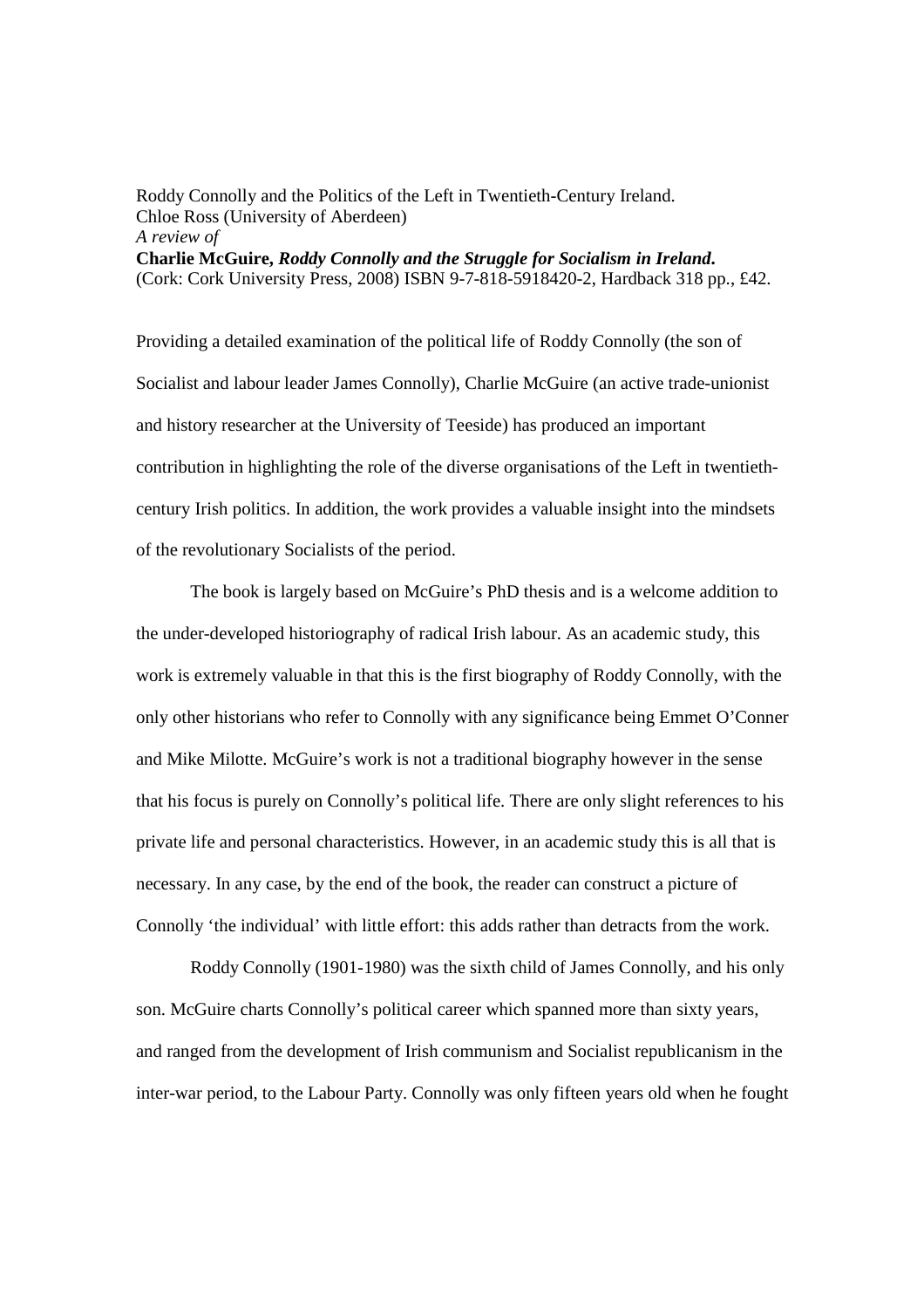in the Easter Rising in 1916 alongside his father in Dublin's General Post Office (GPO). It was only when the GPO came under fierce attack that Connolly senior sent his son away.

McGuire describes the political footsteps taken by Connolly in the years after 1916. For a brief period following the Rising he spent some time in Glasgow where he worked in the shipyards as a draughtsman. This was significant in that here Connolly became familiar with a group, later to be known as the 'Red Clydesiders', and got to witness the power of the organised working class for himself through the 'shop stewards' movement there.

Connolly's politics on his return to Ireland possessed a new accompaniment to the Socialist republicanism of his late father: Bolshevikism. He joined the Socialist Party of Ireland and made a number of covert trips to the Soviet Union where he met, and was heavily influenced by Lenin. His actions during the War of Independence and subsequent Civil War are painstakingly examined, with McGuire describing the fascinating attempt by Connolly to propel the IRA towards the political left and convince them to adopt a programme of social reform and welfare.

As leader of the new Communist Party of Ireland (formed in 1921), Connolly was the first politician to publicly oppose the Anglo-Irish Treaty. He supported the Anti-Treaty faction throughout the Civil War. In 1926 Roddy helped found and lead the Workers Party of Ireland. Thereafter, McGuire describes how his politics interestingly moderated when he drifted towards the Labour Party in 1928 (founded by his father): a party that was staunchly social-democratic and thus often conflicted with his views on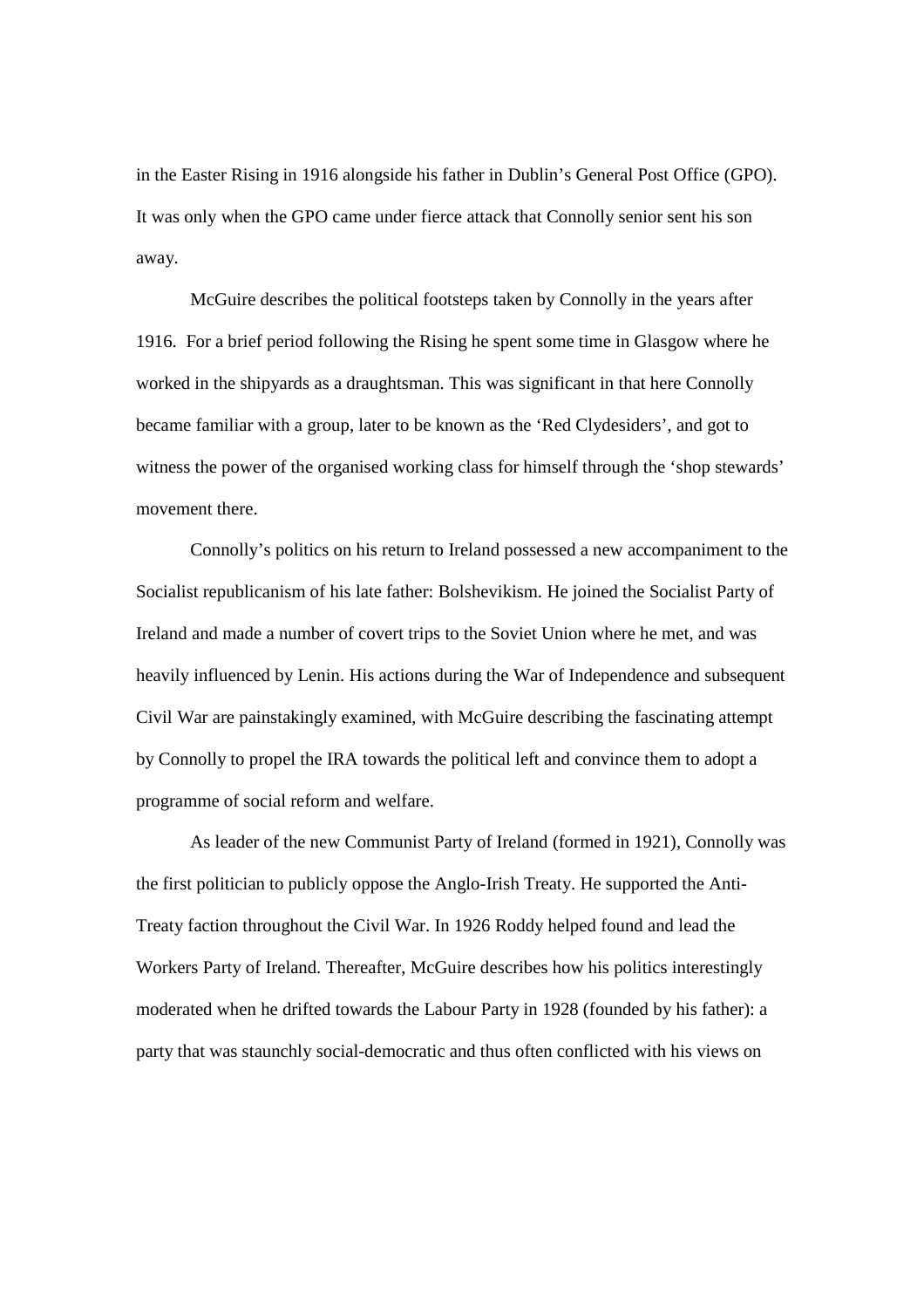republicanism in particular. Connolly was also involved in the Republican Congress which attempted to challenge De Valera's Government during the 1930s.

A particular highlight of the work was McGuire's exploration of Connolly's relationship with his father. In reverse contrast with James Connolly, Roddy Connolly gradually moved away from socialist revolution towards embracing democraticsocialism: a move of which McGuire is highly critical. However, despite this, Connolly always defended his father's views and considered him to have been Ireland's greatest revolutionary leader. Through this section, we also gain an image of James Connolly as a family man. Connolly senior is portrayed as someone who involved all of his children in political discussion from an early age. According to McGuire there was an argument between Connolly and his wife over Roddy's participation in the Rising. Despite Lilly's protestations that her son was too young, Connolly stated that as he was fifteen, Roddy was no longer a child but an adult.

The book also sheds some light on other little-known Irish socialists, such as Seán McLoughlin who was also in the GPO and who, after Connolly was wounded, was significantly given full authority over the Irish Citizen Army. McLoughlin later became a leading figure in the Communist Party of Ireland and remained friends with Roddy.

Overall, this is a richly detailed and meticulously researched study which adds greatly to our knowledge of the history of labour and socialism in twentieth-century Ireland. It is especially refreshing to read a book which is free from the confines of revisionist parameters, and which highlights that contrary to conservative interpretations, there was a thread of radicalism which ran through Irish social and political history during the twentieth century.